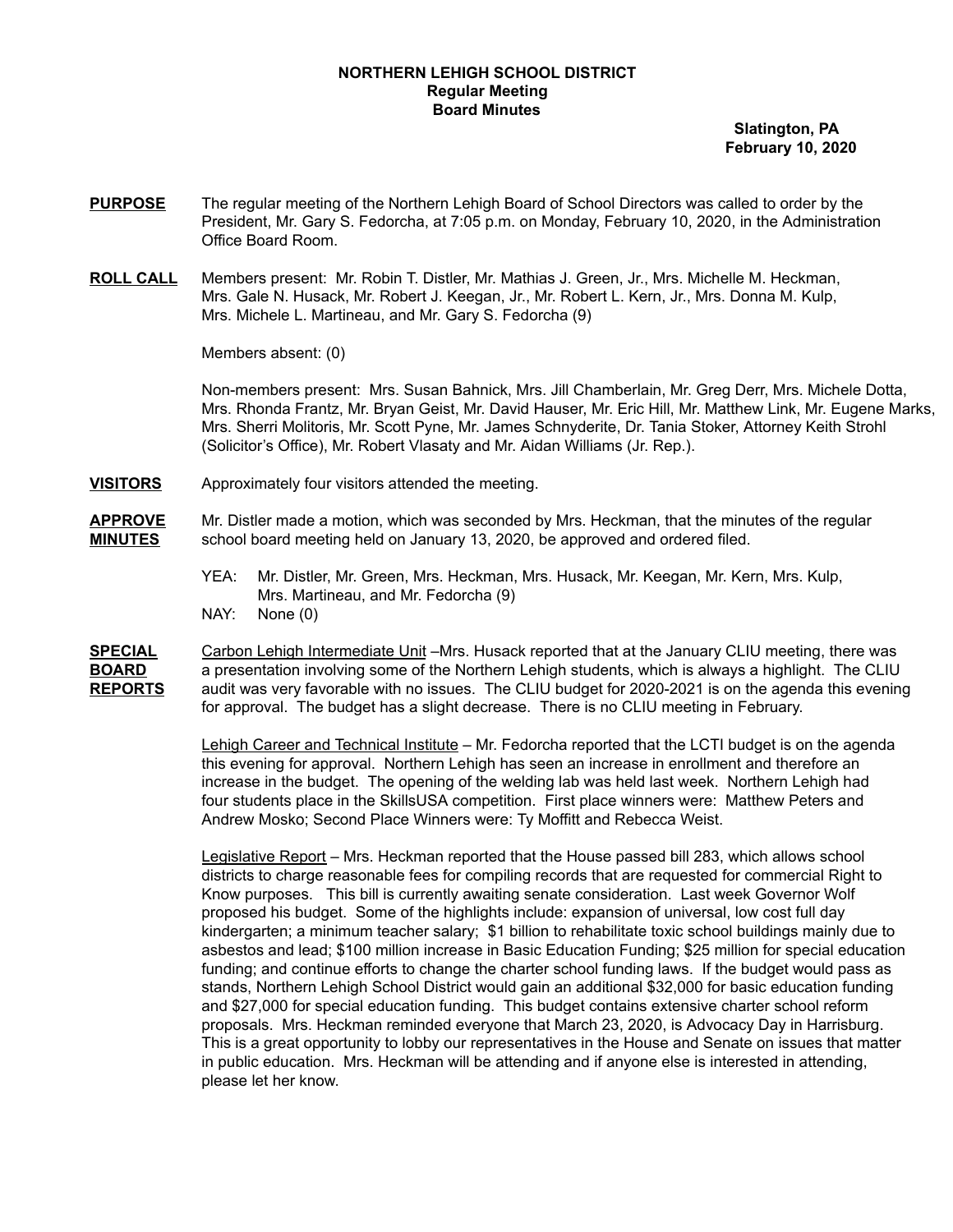## **SPECIAL** Lehigh Carbon Community College – Mr. Green reported that the LCCC budget is on the agenda this **BOARD** evening for approval with a decrease to our share of the budget. Mr. Green stated that he heard many **REPORTS** positive things about LCTI's welding lab. It is an excellent facility with students being employed with **(cont.)** outstanding salaries. Mr. Green announced that LCCC has a dual enrollment program where students can attend LCCC full time their junior and senior year and then have an associates degree when complete. There are four or five degrees available now. Students will have to plan ahead. Students can transfer to a four year college afterward. Mr. Green distributed information on the program.

Mr. Fedorcha thanked Mr. Green for all of his hard work and representing us at LCCC.

Nomination Mrs. Martineau nominated Mr. Mathias J. Green, which was seconded by Mrs. Kulp for LCCC Board LCCC Rep. LCCC Board Representative for the term July 1, 2020 – June 30, 2026

M. Green

2020-2026 YEA: Mr. Distler, Mr. Green, Mrs. Heckman, Mrs. Husack, Mr. Keegan, Mr. Kern, Mrs. Kulp, Mrs. Martineau, and Mr. Fedorcha (9)

NAY: None (0)

Committee Reports and/or Meetings

Minutes of the Education/Policy Committee Meeting held on February 3, 2020, were distributed.

Minutes of the Community Relations Committee Meeting held on February 3, 2020 were distributed.

Minutes of the Technology/Buildings & Grounds Committee Meeting held on February 5, 2020, were distributed.

Minutes of the Finance Committee Meeting held on February 5, 2020, were distributed.

Student Representatives to the Board Report – Mr. Williams verbally reported on the contents of the student representative report.

Business Managers' Report - Mrs. Molitoris reported that on the agenda for approval this evening are the budgets for LCCC, CLIU and LCTI.

Assistant Superintendent Report - Dr. Stoker thanked Mr. Robert Vlasaty, Mr. David, Hauser, Mrs. Allison Chruscial, and Mrs. Raquel Hoffert for their hard work on the High School program of studies that is on the agenda this evening for approval. For 2021, you will see an obvious focus on college and career readiness as we made future ready skills a required course at the High School. Several new technology courses have also been added: Photoshop Course, Home Improvement and Maintenance, and Product Design. Dr. Stoker added that under the Product Design description, it states that students will be responsible for the cost of materials for projects. With the board's approval, that statement will be removed.

Superintendent's Report - Mr. Link announced that last week was National School Counselors and Food Service Workers Appreciation week. We are very lucky at Northern Lehigh that our school counselors enthusiastically support our students by setting them up for success academically, socially, emotionally, and preparing them for college and careers.

Northern Lehigh is also fortunate to have very high participation rates in our food program which is attributed to the quality of food and the service the staff and students receive from a very caring, and professional staff under the direction of Mrs. Bahnick. A big thank you to our school counselors and food service staff.

Mr. Link announced that if you haven't had a chance to see the new art on the back wall, please do so as it now features artwork from the High School.

Mr. Fedorcha reported that an executive session was held prior to tonight's meeting to discuss personnel issues.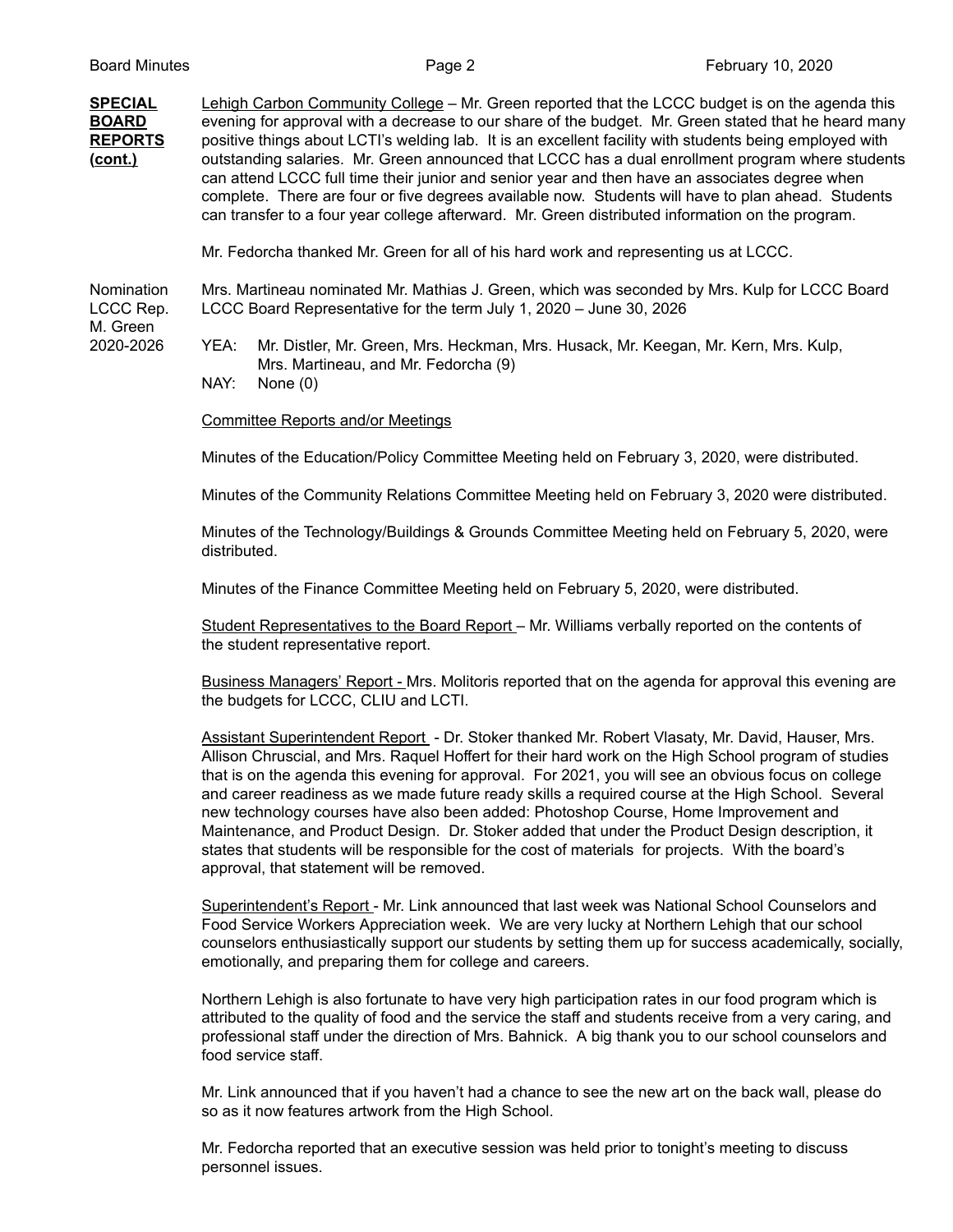| <b>PERSONNEL</b>            | Mr. Keegan made a motion, which was seconded by Mrs. Heckman, that the Board of Education the<br>approves the following personnel items:                               |                                                                                                                                                                                                                                                                                                           |  |
|-----------------------------|------------------------------------------------------------------------------------------------------------------------------------------------------------------------|-----------------------------------------------------------------------------------------------------------------------------------------------------------------------------------------------------------------------------------------------------------------------------------------------------------|--|
| Resignation<br>J. Jackovitz | Accept the resignation of Jessica Jackovitz from her position as Slatington Elementary cafeteria monitor,<br>effective the end of the business day, February 13, 2020. |                                                                                                                                                                                                                                                                                                           |  |
| J. Jones                    | Accept the resignation of Joan Jones from her position as High School Cafeteria/Hall Monitor,<br>effective February 7, 2020.                                           |                                                                                                                                                                                                                                                                                                           |  |
| J. Staskowski               | Accept the resignation of Julianne Staskowski from her position as High School Cafeteria/Hall Monitor,<br>effective the end of the business day, February 19, 2020.    |                                                                                                                                                                                                                                                                                                           |  |
| T. Jones                    | Accept the resignation of Tifani Jones from her position as Slatington Elementary School Cook's<br>Helper, effective the end of the business day, February 13, 2020.   |                                                                                                                                                                                                                                                                                                           |  |
| Administrative              | <b>Stephanie Beers</b>                                                                                                                                                 |                                                                                                                                                                                                                                                                                                           |  |
| Transfer                    | From:                                                                                                                                                                  | Peters Elementary School Cook's Helper                                                                                                                                                                                                                                                                    |  |
|                             | To:                                                                                                                                                                    | Slatington Elementary School Cook's Helper                                                                                                                                                                                                                                                                |  |
|                             | Salary:<br>Effective:                                                                                                                                                  | No change in salary<br>February 18, 2020                                                                                                                                                                                                                                                                  |  |
|                             |                                                                                                                                                                        |                                                                                                                                                                                                                                                                                                           |  |
| Appointment                 | Amy Hower*                                                                                                                                                             |                                                                                                                                                                                                                                                                                                           |  |
| Non-Instruct-               | Assignment:                                                                                                                                                            | Slatington Elementary Cook's Helper                                                                                                                                                                                                                                                                       |  |
| ional                       | Salary:                                                                                                                                                                | \$12.00 Per Hour; 5 1/2 Hours per day; 5 Days per Week/up to<br>180 Student Days per year plus additional cleaning days as<br>needed (2017-2021 Educational Support Personnel CBA)                                                                                                                        |  |
|                             | Effective:                                                                                                                                                             | February 11, 2020                                                                                                                                                                                                                                                                                         |  |
|                             | *60 Working Day Probationary Period                                                                                                                                    |                                                                                                                                                                                                                                                                                                           |  |
|                             | Denise Minnich*                                                                                                                                                        |                                                                                                                                                                                                                                                                                                           |  |
|                             | Assignment:                                                                                                                                                            | Slatington Elementary Cafeteria Monitor                                                                                                                                                                                                                                                                   |  |
|                             | Salary:                                                                                                                                                                | \$11.48 per Hour; 2 1/4 Hours per day; 5 Days                                                                                                                                                                                                                                                             |  |
|                             |                                                                                                                                                                        | per Week/up to 180 Student Days per year                                                                                                                                                                                                                                                                  |  |
|                             | Effective:                                                                                                                                                             | February 18, 2020                                                                                                                                                                                                                                                                                         |  |
|                             | *60 Working Day Probationary Period<br>* Pending Verification of Missing Personnel File Items                                                                          |                                                                                                                                                                                                                                                                                                           |  |
|                             | Allison Rosene*                                                                                                                                                        |                                                                                                                                                                                                                                                                                                           |  |
|                             | Assignment:                                                                                                                                                            | High School Cafeteria/Hall Monitor                                                                                                                                                                                                                                                                        |  |
|                             | Salary:                                                                                                                                                                | \$11.48 per Hour; 4 Hours per day; 5 Days                                                                                                                                                                                                                                                                 |  |
|                             |                                                                                                                                                                        | per Week/up to 180 Student Days per year                                                                                                                                                                                                                                                                  |  |
|                             | Effective:                                                                                                                                                             | on or about February 21, 2020                                                                                                                                                                                                                                                                             |  |
|                             | *60 Working Day Probationary Period<br>* Pending Verification of Missing Personnel File Items                                                                          |                                                                                                                                                                                                                                                                                                           |  |
| Leave                       | the 2020-2021 school year.                                                                                                                                             | Family Medical Approve the request of employee #2915 to take a three week family medical leave of absence<br>beginning on or about May 20, 2020, for the birth of a child. Employee is requesting to use<br>accumulated sick and personal days. Employee plans to return to her position for the start of |  |

Unpaid Medical Approve the request of employee #3715 to take an unpaid leave of absence for her own medical Leave reasons beginning on or about April 21, 2020. Employee will use accumulated sick/personal days and then begin an unpaid leave of absence on or about May 7, 2020. Employee plans to return to her position upon release from her physician on or about June 2, 2020.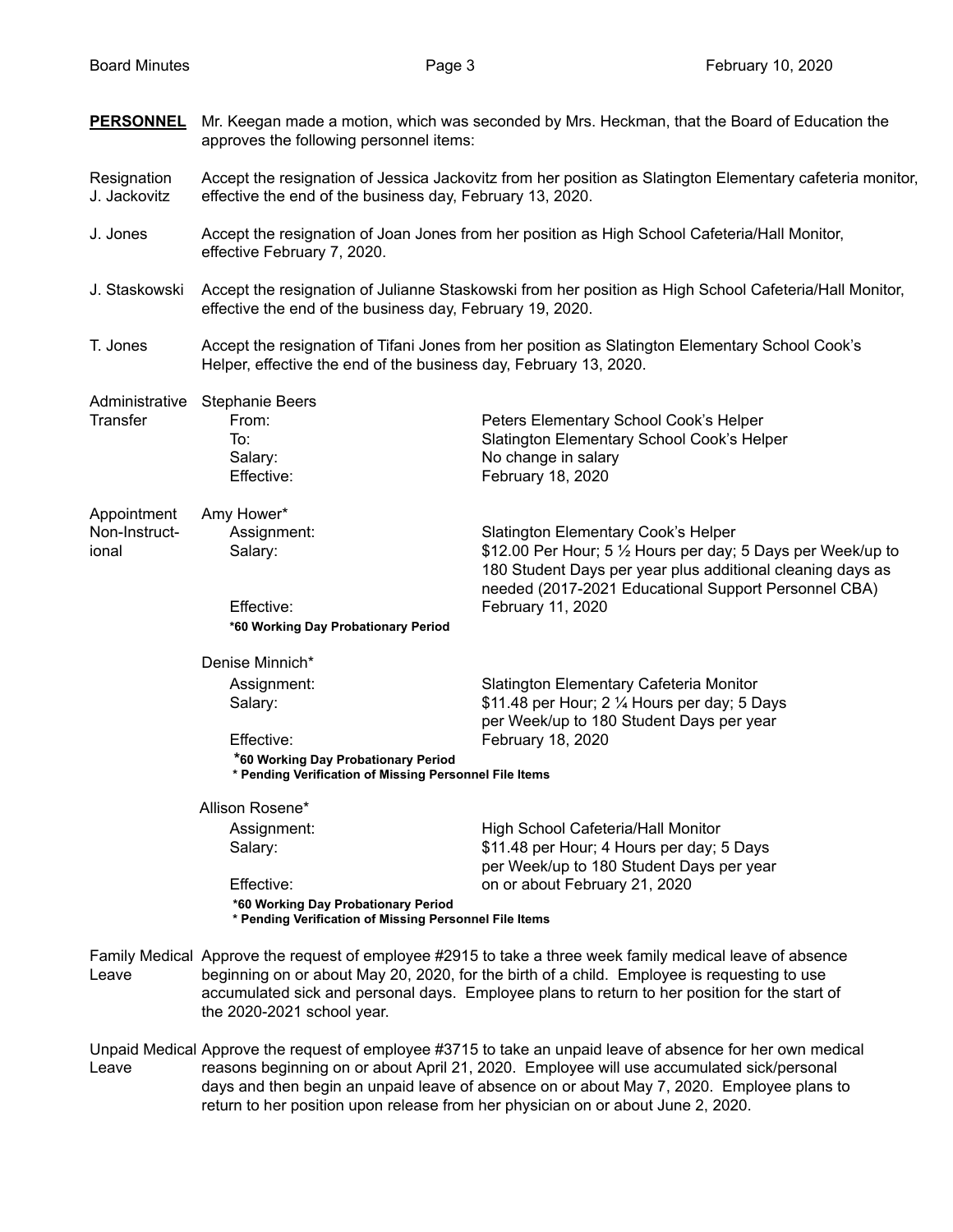| <b>PERSONNEL</b><br><u>(cont)</u><br>Salary<br>Adjustments | Acknowledge the following teacher who has completed the requirements per the Collective<br>Bargaining Agreement that would entitle them to a salary increase for the second half of the<br>2019-2020 school year:            |                                                   |              |  |  |
|------------------------------------------------------------|------------------------------------------------------------------------------------------------------------------------------------------------------------------------------------------------------------------------------|---------------------------------------------------|--------------|--|--|
|                                                            | Jennifer Balliet                                                                                                                                                                                                             |                                                   |              |  |  |
|                                                            | From:<br>Step 5B<br>Step 5B+24<br>To:                                                                                                                                                                                        |                                                   |              |  |  |
| Co-Curricular<br>Appointments<br>2020-2021                 | Motion to renew the appointment of the following Co-Curricular positions for the 2020-2021<br>school year:                                                                                                                   |                                                   |              |  |  |
|                                                            | Joseph Tout                                                                                                                                                                                                                  | <b>Head Football Coach</b>                        | \$7,901.00   |  |  |
|                                                            | Stephen Hluschak                                                                                                                                                                                                             | <b>Assistant Football Coach</b>                   | \$5,136.00   |  |  |
|                                                            | Shawn Frame                                                                                                                                                                                                                  | Assistant Football Coach-Shared Stipend           | \$2,568.00   |  |  |
|                                                            | <b>Gregory Kosciolek</b>                                                                                                                                                                                                     | <b>Assistant Football Coach</b>                   | \$5,136.00   |  |  |
|                                                            | <b>Matthew Davis</b>                                                                                                                                                                                                         | <b>Assistant Football Coach</b>                   | \$5,136.00   |  |  |
|                                                            | Dylan Hofmann                                                                                                                                                                                                                | <b>Assistant Football Coach</b>                   | \$5,136.00   |  |  |
|                                                            | Derek Long                                                                                                                                                                                                                   | Assistant Football Coach-Shared Stipend           | \$2,568.00   |  |  |
|                                                            | David Oertner                                                                                                                                                                                                                | <b>Head Cross Country Coach</b>                   | \$4,733.00   |  |  |
|                                                            | Jason Ruch                                                                                                                                                                                                                   | Head Boys' Soccer Coach                           | \$5,712.00   |  |  |
|                                                            | Rajeev Gupta                                                                                                                                                                                                                 | Assistant Boys' Soccer Coach                      | \$3,173.00   |  |  |
|                                                            | Jason Reinhard                                                                                                                                                                                                               | Head Girls' Soccer Coach                          | \$5,712.00   |  |  |
|                                                            | Henry Ojeda                                                                                                                                                                                                                  | <b>Assistant Girls' Soccer Coach</b>              | \$3,173.00   |  |  |
|                                                            | <b>Kimberly Seiler</b>                                                                                                                                                                                                       | <b>Head Field Hockey Coach</b>                    | \$5,712.00   |  |  |
|                                                            | Katherine Farber                                                                                                                                                                                                             | Sr. High Fall Intramurals - Softball - 1/2 Salary | \$462.00     |  |  |
|                                                            | <b>Todd Herzog</b>                                                                                                                                                                                                           | Sr. High Fall Intramurals - Weightlifting         | 924.00<br>\$ |  |  |
|                                                            | <b>Gregory King</b>                                                                                                                                                                                                          | Sr. High Fall Intramurals - Baseball - 1/2 Salary | \$462.00     |  |  |
|                                                            | Jeffrey Miller                                                                                                                                                                                                               | Sr. High Fall Intramurals - Basketball            | 924.00<br>\$ |  |  |
| Co-Curricular<br>Appointment<br>2020-2021                  | <b>Elizabeth Case</b>                                                                                                                                                                                                        | <b>Assistant Cross Country Coach</b>              | \$3,076.00   |  |  |
| Co-Curricular                                              | <b>Shelby Bailey</b>                                                                                                                                                                                                         | <b>Assistant Girls' Soccer Coach</b>              |              |  |  |
| Volunteers                                                 | <b>Terry Bowman</b>                                                                                                                                                                                                          | <b>Assistant Football Coach</b>                   |              |  |  |
| 2020-2021                                                  | Lori-Beth Guelcher                                                                                                                                                                                                           | <b>Assistant Cross Country Coach</b>              |              |  |  |
|                                                            | Shawn Wanamaker                                                                                                                                                                                                              | <b>Assistant Field Hockey Coach</b>               |              |  |  |
| Substitute-<br>Instructional                               | Approve the appointment of the following substitute teachers for the 2019-2020 school year at the<br>2019-2020 substitute teacher rates as approved on the Supplementary Personnel Salary Schedule:                          |                                                   |              |  |  |
|                                                            | Carley Andrejack* - Emergency Certified All Subjects K-12<br>Jessica Jackovitz* - Elementary PK-6<br>*Pending Verification of Missing Personnel File Items                                                                   |                                                   |              |  |  |
|                                                            |                                                                                                                                                                                                                              |                                                   |              |  |  |
| Non-Instruct-<br>ional<br>Custodians                       | Motion to approve the appointment of the following individuals as substitute custodians for the<br>the 2020-2021 school year at the 2019-2020 substitute rate as approved on the Supplemental<br>Personnel Salary Schedule:  |                                                   |              |  |  |
|                                                            | Stephen Andrews*<br>Gicela Gonzalez<br>*Pending Verification of Missing Personnel File Items                                                                                                                                 |                                                   |              |  |  |
| Cafeteria                                                  | Motion to approve the appointment of the following individual as substitute cafeteria worker for the<br>2019-2020 school year at the 2019-2020 substitute rate as approved on the Supplemental Personnel<br>Salary Schedule: |                                                   |              |  |  |
|                                                            | Samantha Rex*                                                                                                                                                                                                                |                                                   |              |  |  |

**\*Pending Verification of Missing Personnel File Items**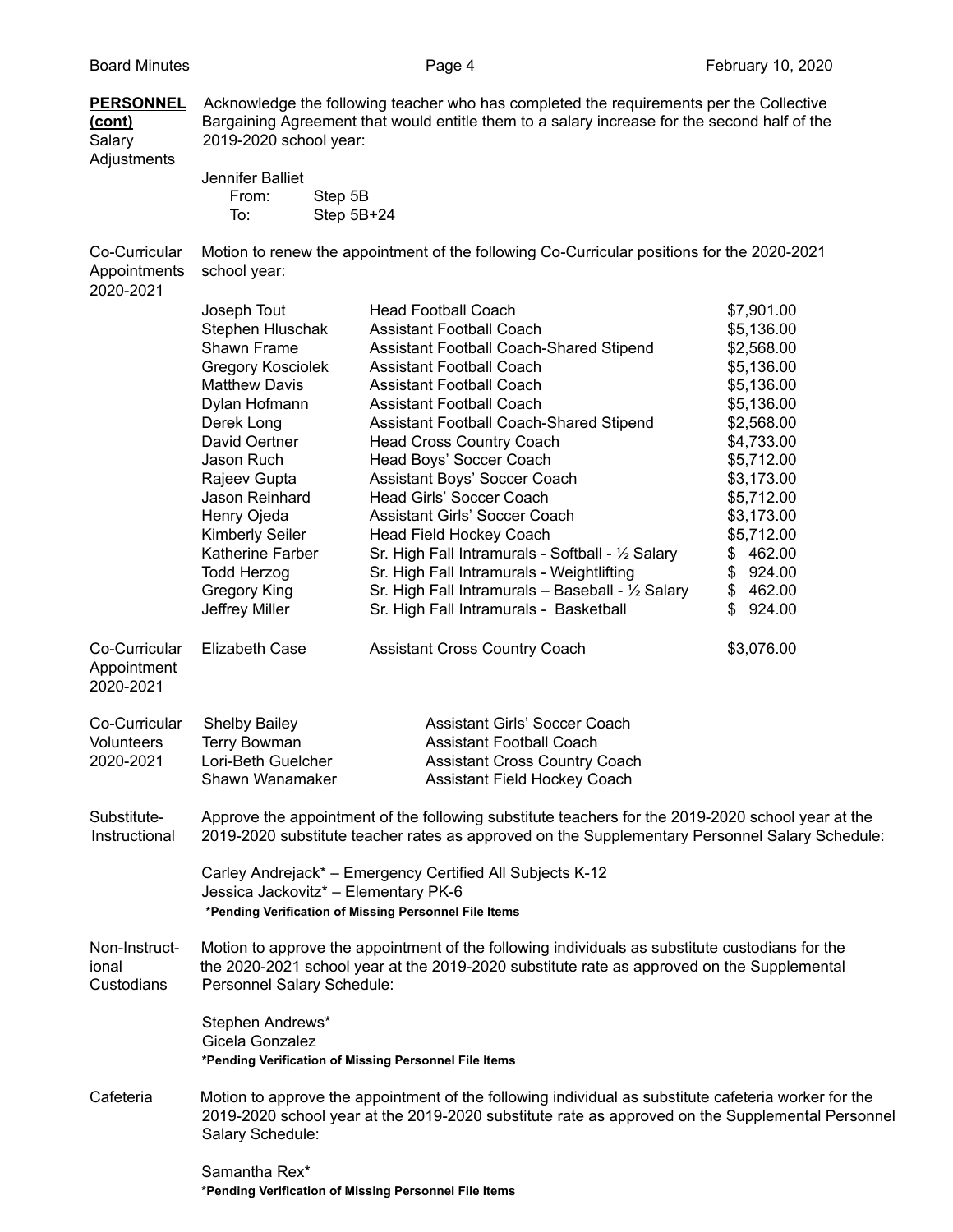| <b>PERSONNEL</b><br><u>(cont)</u><br>Secretary/<br>Parapro-<br>fessional | Motion to approve the appointment of the following individuals as substitute secretary and/or<br>paraprofessional for the 2019-2020 school year at the 2019-2020 substitute rate as approved on<br>the Supplemental Personnel Salary Schedule:                                                       |                                                                                                                                                                                                                                                                                                                                                 |  |  |  |
|--------------------------------------------------------------------------|------------------------------------------------------------------------------------------------------------------------------------------------------------------------------------------------------------------------------------------------------------------------------------------------------|-------------------------------------------------------------------------------------------------------------------------------------------------------------------------------------------------------------------------------------------------------------------------------------------------------------------------------------------------|--|--|--|
|                                                                          |                                                                                                                                                                                                                                                                                                      | Carley Andrejack*<br>Jessica Jackovitz<br>Joan Jones<br>* Pending Verification of Missing Personnel File Items                                                                                                                                                                                                                                  |  |  |  |
|                                                                          | YEA:<br>NAY:                                                                                                                                                                                                                                                                                         | Mr. Distler, Mr. Green, Mrs. Heckman, Mrs. Husack, Mr. Keegan, Mr. Kern, Mrs. Kulp,<br>Mrs. Martineau, and Mr. Fedorcha (9)<br>None $(0)$                                                                                                                                                                                                       |  |  |  |
| <b>POLICY</b>                                                            | Mrs. Heckman made a motion, which was seconded by Mrs. Martineau, that the Board of Education<br>approves the following policy items:                                                                                                                                                                |                                                                                                                                                                                                                                                                                                                                                 |  |  |  |
| <b>Board Policy</b><br>First<br>Reading                                  | Approve school board policy #209 - Pupils - Health Examinations/Screenings, as presented after<br>first reading.                                                                                                                                                                                     |                                                                                                                                                                                                                                                                                                                                                 |  |  |  |
|                                                                          |                                                                                                                                                                                                                                                                                                      | Approve school board policy #913 - Community - Nonschool Organizations/Groups/Individuals, as<br>presented after first reading.                                                                                                                                                                                                                 |  |  |  |
| <b>Board Policy</b><br>Second                                            | Approve school board policy #220 - Pupils - Student Expression/Distribution and Posting of Materials,<br>as presented after second reading.                                                                                                                                                          |                                                                                                                                                                                                                                                                                                                                                 |  |  |  |
| Reading                                                                  | Approve school board policy #333 - Employees - Professional Development, as presented after<br>second reading.                                                                                                                                                                                       |                                                                                                                                                                                                                                                                                                                                                 |  |  |  |
| <b>Board</b><br>Governance<br>Standards/<br>Code of<br>Conduct           | Approve to reaffirm the school board governance standards and code of conduct referenced in<br>school board policy #011 - Local Board Procedures - Board Governance Standards/Code of Conduct<br>as recommended by the Pennsylvania School Board Association.                                        |                                                                                                                                                                                                                                                                                                                                                 |  |  |  |
|                                                                          | YEA:<br>NAY:                                                                                                                                                                                                                                                                                         | Mr. Distler, Mr. Green, Mrs. Heckman, Mrs. Husack, Mr. Keegan, Mr. Kern, Mrs. Kulp,<br>Mrs. Martineau, and Mr. Fedorcha (9)<br>None $(0)$                                                                                                                                                                                                       |  |  |  |
| <b>CONFER-</b><br><b>ENCES</b>                                           | Mr. Distler made a motion, which was seconded by Mr. Green, that the Board of Education approves<br>the following conferences:                                                                                                                                                                       |                                                                                                                                                                                                                                                                                                                                                 |  |  |  |
|                                                                          | Michele Dotta - PAPSA: Welcome to the Major Leagues Conference - April 1-3, 2020 - The Genetti<br>Hotel & Suites - Williamsport, PA -Registration: \$295.00 - Lodging: \$197.58; Travel: \$65.55 - Meals:<br>\$65.00 - Total Approximate Cost: \$623.13 - Funding: Special Education Budget          |                                                                                                                                                                                                                                                                                                                                                 |  |  |  |
|                                                                          | Matthew Link - AASA-PASA 2021 PA Cohort National Superintendent Certification Program - March<br>19-20, 2020 - PASA Offices - Harrisburg, PA - Lodging: \$140.97; Travel: \$87.96 - Total Approximate<br>Cost: \$228.93 - Funding: Superintendent's Budget                                           |                                                                                                                                                                                                                                                                                                                                                 |  |  |  |
|                                                                          | Bryan Geist - 53rd Annual Pennsylvania State Athletic Directors Association Conference - March<br>25-27, 2020 - Hershey Lodge, Hershey, PA - Registration: \$250.00, Lodging: \$412.92, Meals:<br>\$125.00, Travel: \$92.00 - Total Approximate Cost: \$879.92 - Funding: Athletic Department Budget |                                                                                                                                                                                                                                                                                                                                                 |  |  |  |
|                                                                          |                                                                                                                                                                                                                                                                                                      | Shawn Green - Pennsylvania School Librarians Association Annual Conference - April 30 - May 2,<br>2020 - Hershey Lodge & Convention Center - Hershey, PA - Registration: \$250.00; Lodging: \$397.38;<br>Travel: \$90.05; Meals - \$55.00; Total Approximate Cost: \$792.43 - Funding: Slatington Elementary<br>School Staff Development Budget |  |  |  |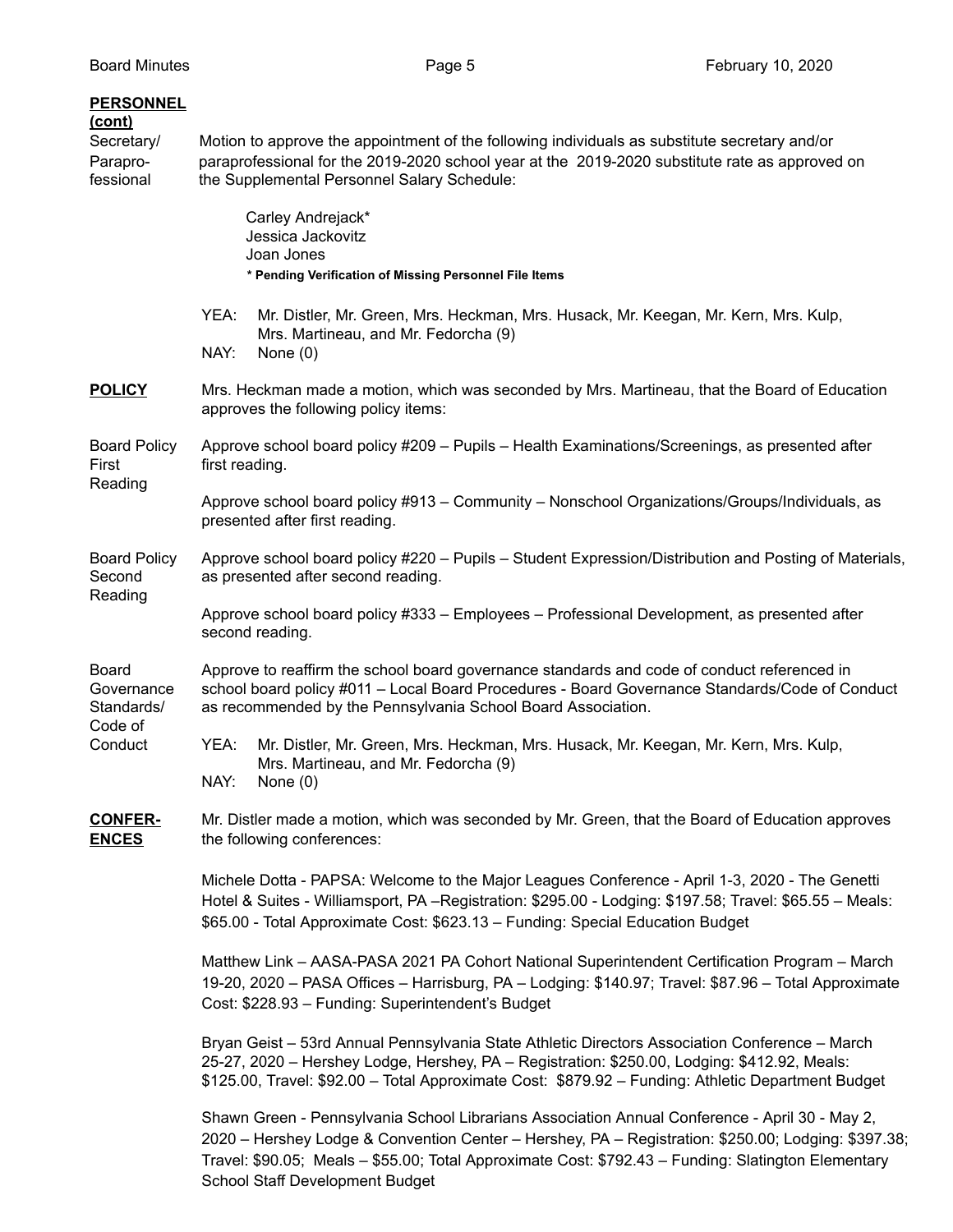| <b>CONFER-</b><br><b>ENCES</b><br>(cont.)                                      | Nicole Nightlinger - PAPSA: Welcome to the Major Leagues Conference - April 1-3, 2020 - The Genetti<br>Hotel & Suites - Williamsport, PA - Registration: \$395.00 - Meals: \$65.00 - Total Approximate Cost:<br>\$460.00 - Funding: Special Education Budget                                                                                                                                              |  |  |  |
|--------------------------------------------------------------------------------|-----------------------------------------------------------------------------------------------------------------------------------------------------------------------------------------------------------------------------------------------------------------------------------------------------------------------------------------------------------------------------------------------------------|--|--|--|
|                                                                                | Krystle-Dawn Tiedeman - Pennsylvania School Librarians Association Annual Conference - April 30 -<br>May 2, 2020 - Hershey Lodge & Convention Center - Hershey, PA - Registration: \$200.00; Lodging:<br>\$397.38; Travel: \$85.67; Meals - \$55.00; Total Approximate Cost: \$738.05 - Funding: High School<br>Instructional Staff Development Budget.                                                   |  |  |  |
|                                                                                | YEA:<br>Mr. Distler, Mr. Green, Mrs. Heckman, Mrs. Husack, Mr. Keegan, Mr. Kern, Mrs. Kulp,<br>Mrs. Martineau, and Mr. Fedorcha (9)<br>NAY:<br>None $(0)$                                                                                                                                                                                                                                                 |  |  |  |
| <b>CURRIC-</b><br><b>ULUM AND</b><br><b>INSTRUC-</b>                           | Mrs. Kulp made a motion, which was seconded by Mrs. Martineau, that the Board of Education<br>approves the following curriculum and instruction item:                                                                                                                                                                                                                                                     |  |  |  |
| <b>TION</b><br><b>High School</b><br>Program of<br><b>Studies</b><br>2020-2021 | Approve the High School Program of Studies Book for the 2020-2021 school year as presented<br>and recommended by Administration.                                                                                                                                                                                                                                                                          |  |  |  |
|                                                                                | YEA:<br>Mr. Distler, Mr. Green, Mrs. Heckman, Mrs. Husack, Mr. Keegan, Mr. Kern, Mrs. Kulp,<br>Mrs. Martineau, and Mr. Fedorcha (9)<br>NAY:<br>None $(0)$                                                                                                                                                                                                                                                 |  |  |  |
| <b>NEW</b><br><b>BUSINESS</b>                                                  | Mrs. Martineau made a motion, which was seconded by Mrs. Heckman, that the Board of Education<br>approves the following New Business Item:                                                                                                                                                                                                                                                                |  |  |  |
| MOU Act 93<br>Including<br>Athletic<br>Director                                | Approve the Memorandum of Understanding to the Northern Lehigh School District Middle<br>Management Team's Administrator Compensation Plan to incorporate the position of the Athletic<br>Director.                                                                                                                                                                                                       |  |  |  |
|                                                                                | YEA:<br>Mr. Distler, Mr. Green, Mrs. Heckman, Mrs. Husack, Mr. Keegan, Mr. Kern, Mrs. Kulp,<br>Mrs. Martineau, and Mr. Fedorcha (9)<br>NAY:<br>None $(0)$                                                                                                                                                                                                                                                 |  |  |  |
|                                                                                | Mr. Link congratulated and welcomed Mr. Geist to the Administrative team. Mr. Geist has been the<br>Athletic Director since 2005. He is one of the best in the Colonial League, region and state. There is a<br>reason his peers select him to be the President of the Colonial League. We are fortunate to have him<br>here at Northern Lehigh.                                                          |  |  |  |
| <b>FINANCIAL</b>                                                               | Mrs. Kulp made a motion, which was seconded by Mr. Green, that the Board of Education approves the<br>following financial items:                                                                                                                                                                                                                                                                          |  |  |  |
| Financial<br>Reports                                                           | Approve the Following Financial Reports:<br>General Fund Account month of January, 2020<br>NLMS Student Activities Account month of January, 2020<br>NLHS Student Activities and Scholarship Account month of January, 2020<br>NLHS Student Activities/Clubs Account months of December, 2019 & January 2020<br>Capital Construction Fund month of January, 2020<br>Cafeteria Fund month of January, 2020 |  |  |  |
| List of<br><b>Bills</b>                                                        | Approve the Following List of Bills:<br>General Fund months of January & February, 2020<br>Cafeteria Fund months of January & February, 2020                                                                                                                                                                                                                                                              |  |  |  |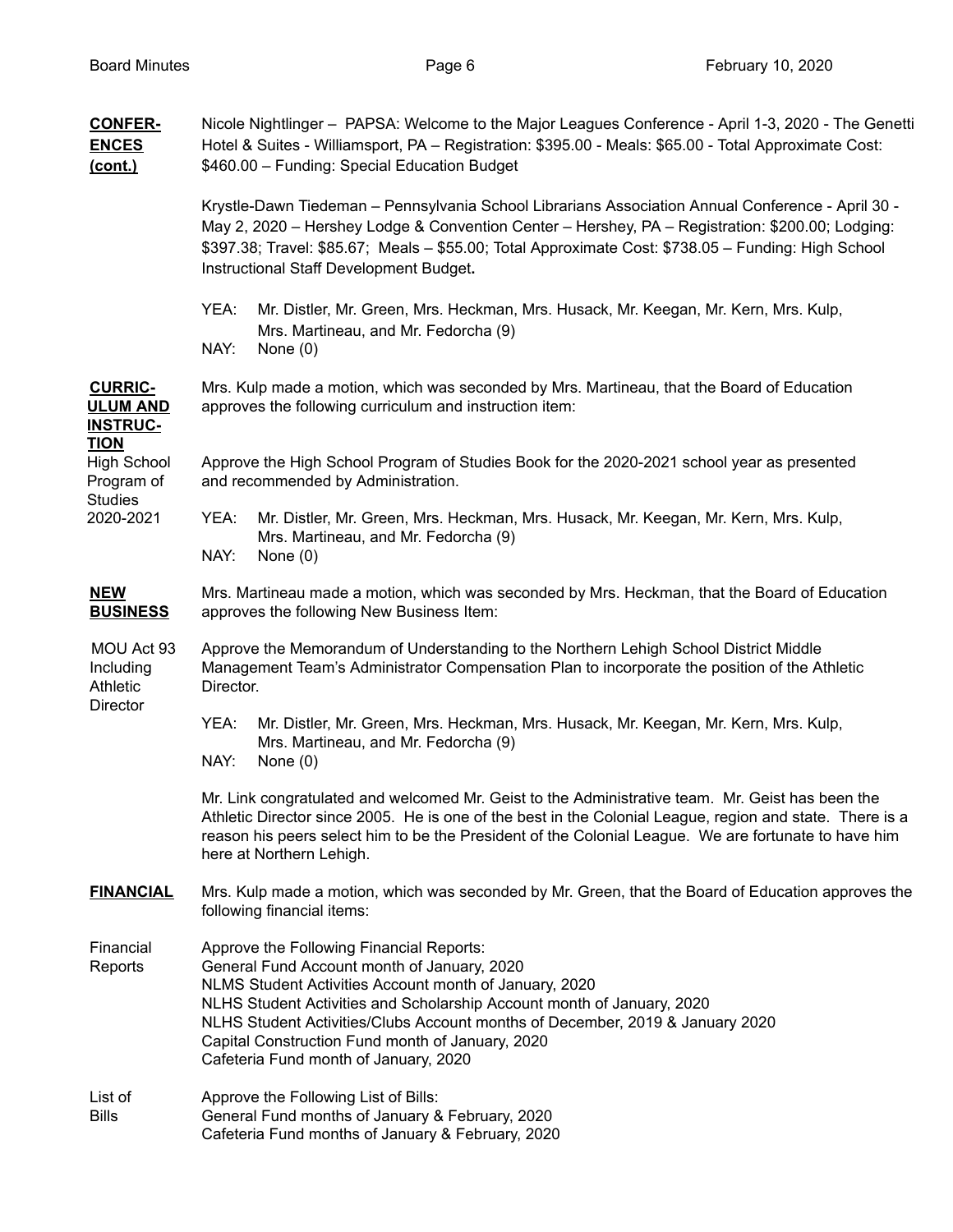| Lehigh Carbon Approve a resolution regarding the 2020-2021 Lehigh Carbon Community College Sponsor<br>contribution Budget. Total expenditures equal \$43,858,473 which represents an increase of<br>\$1,999,883 or 4.8% over the 2019-2020 budget. Northern Lehigh's share of the total budget is<br>\$180,523.00, a decrease of \$5,227 or (-2.8%). A copy of the budget was distributed electronically<br>January 13, 2020.                                                                                                                                                                                                                                                                                                                                                                                                                                                                                                                                                                                                                                                                                                                                                                                                                                                   |  |  |
|---------------------------------------------------------------------------------------------------------------------------------------------------------------------------------------------------------------------------------------------------------------------------------------------------------------------------------------------------------------------------------------------------------------------------------------------------------------------------------------------------------------------------------------------------------------------------------------------------------------------------------------------------------------------------------------------------------------------------------------------------------------------------------------------------------------------------------------------------------------------------------------------------------------------------------------------------------------------------------------------------------------------------------------------------------------------------------------------------------------------------------------------------------------------------------------------------------------------------------------------------------------------------------|--|--|
| Carbon-Lehigh Approve a resolution regarding the 2020-2021 Carbon Lehigh Intermediate Unit Operational<br>and Program Services budget. Total expenditures equal \$3,182,360.00, an increase of \$77,765.00<br>over the 2019-2020 budget. Northern Lehigh's share is proposed to be \$19,551.00 an increase of<br>\$758.00 from the 2019-2020 budget. A copy of the budget was distributed electronically on<br>January 13, 2020.                                                                                                                                                                                                                                                                                                                                                                                                                                                                                                                                                                                                                                                                                                                                                                                                                                                |  |  |
| Lehigh Career<br>Approve a resolution regarding the Lehigh Career & Technical Institute general fund budget and<br>Academic Center expenditures for the 2020-2021 school year. The general fund budget total<br>is \$28,407,230, an increase of \$741,230. Northern Lehigh School District's portion of the<br>2020-2021 general fund budget is \$1,190,627.30, an increase of \$41,113.74. The expenditures for<br>the Academic Center budget for the period of July 1, 2020 through June 30, 2021 total \$1,840,400.00,<br>a decrease of \$19,600.00. There is no cost to Northern Lehigh School for the Academic Center<br>budget. A copy of the budget was distributed to board members electronically February 7, 2020.                                                                                                                                                                                                                                                                                                                                                                                                                                                                                                                                                    |  |  |
| Accept the 2018-2019 audit and management report for the single audit ending June 30, 2019.<br>A copy of the audit was distributed at the January 13, 2020 school board meeting.                                                                                                                                                                                                                                                                                                                                                                                                                                                                                                                                                                                                                                                                                                                                                                                                                                                                                                                                                                                                                                                                                                |  |  |
| Approve budgetary transfers for the 2019-2020 school year, as presented.                                                                                                                                                                                                                                                                                                                                                                                                                                                                                                                                                                                                                                                                                                                                                                                                                                                                                                                                                                                                                                                                                                                                                                                                        |  |  |
| Approve to allow administration to continue membership in the Greater Lehigh Valley Chamber of<br>Commerce at a fee of \$424.00, for the 2020-2021 school year, to be paid from the Superintendent's<br>budget.                                                                                                                                                                                                                                                                                                                                                                                                                                                                                                                                                                                                                                                                                                                                                                                                                                                                                                                                                                                                                                                                 |  |  |
| Motion to approve the awarding of the PEPPM Mini-Bid proposal from eplus Technology, Inc., for<br>\$34,354.34 (NLSD share \$13,741.74; E-rate share \$20,612.60), to replace our existing uninterruptible<br>power supplies in all school buildings, contingent upon receiving E-rate funding.                                                                                                                                                                                                                                                                                                                                                                                                                                                                                                                                                                                                                                                                                                                                                                                                                                                                                                                                                                                  |  |  |
| Per the recommendation of the Extra and Co-Curricular Committee, approve to allow administration<br>to enter into a contract with Richardson Athletics to purchase a batting cage for softball at a cost of<br>\$2,946.98, to be paid from the 2019-2020 Athletic budget.                                                                                                                                                                                                                                                                                                                                                                                                                                                                                                                                                                                                                                                                                                                                                                                                                                                                                                                                                                                                       |  |  |
| Mrs. Kulp read from the audit and management report for the single audit ending June 30, 2019.<br>The report reads: The Northern Lehigh School District continues to reflect a district suffering from<br>significant financial plight. It remains a district with almost no industrial base from which to draw<br>taxes forcing local property owners/taxpayers to bear the brunt of funding a quality educational<br>program. So even though the district suffers from an incredible financial burden, it offers one of the<br>best educational programs K-12, and envisions an even brighter educational future. Mrs. Kulp added<br>that with the great leadership, staff, and teachers, we are certainly on track to make that happen and<br>move forward. In addition, there is no requirement or advance notice given to the district for cyber<br>charter school enrollment which makes it impossible to budget properly. Hopefully, Governor Wolf's<br>proposed changes will allow for more reasonable costs. Mrs. Kulp also shared that the district's<br>debt service will be paid in full by 2029. Mrs. Kulp thanked everyone for keeping the costs under<br>control.<br>YEA:<br>Mr. Distler, Mr. Green, Mrs. Heckman, Mrs. Husack, Mr. Keegan, Mr. Kern, Mrs. Kulp, |  |  |
| <b>Batting Cages</b>                                                                                                                                                                                                                                                                                                                                                                                                                                                                                                                                                                                                                                                                                                                                                                                                                                                                                                                                                                                                                                                                                                                                                                                                                                                            |  |  |

- Mrs. Martineau, and Mr. Fedorcha (9)
- NAY: None (0)